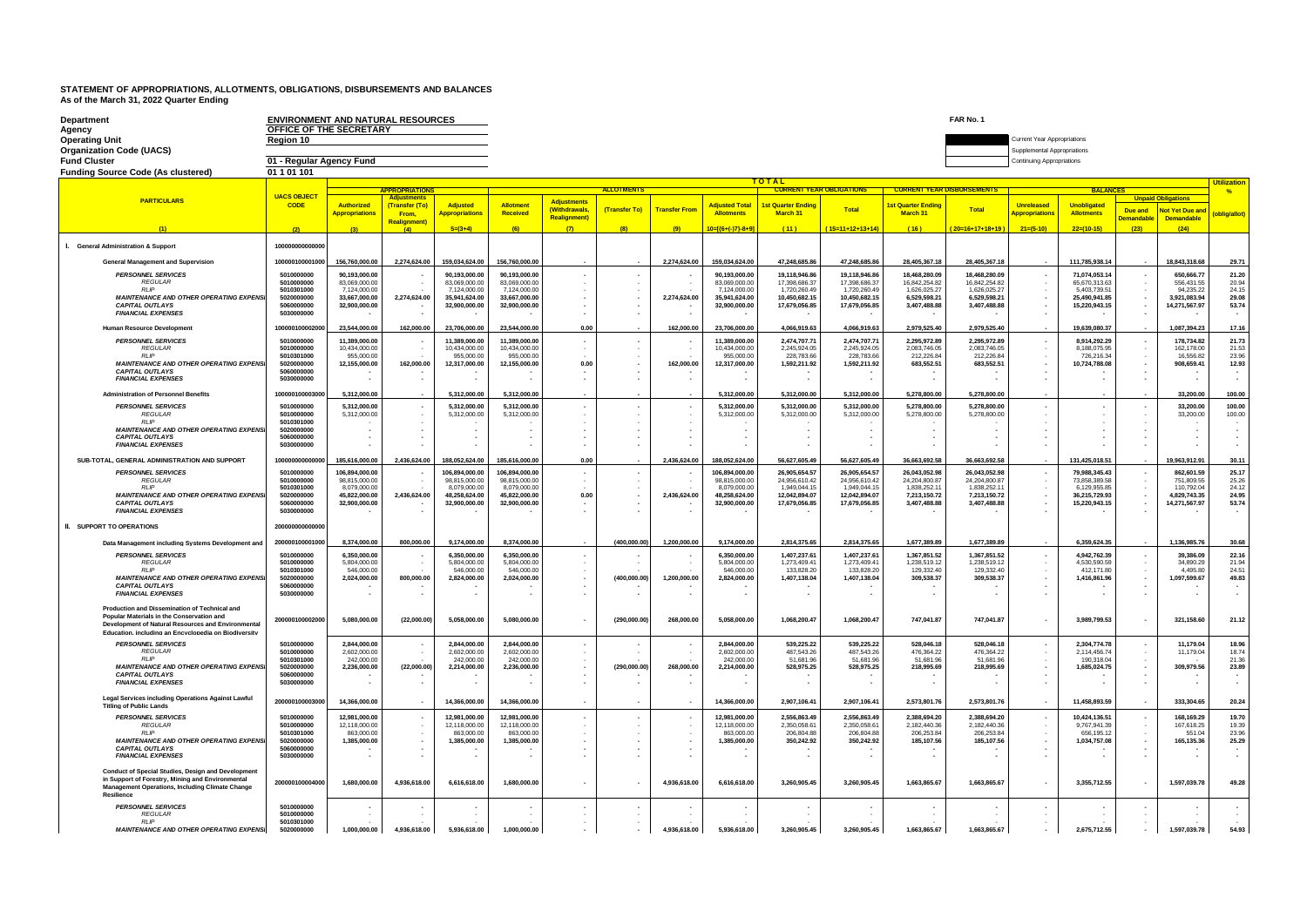| Department<br>Agency<br><b>Operating Unit</b><br><b>Organization Code (UACS)</b>                     | <b>ENVIRONMENT AND NATURAL RESOURCES</b><br>OFFICE OF THE SECRETARY<br>Region 10 |                                             |                           |                                             | FAR No. 1<br><b>Current Year Appropriations</b><br>Supplemental Appropriations<br><b>Continuing Appropriations</b> |                                          |                   |                      |                                             |                                |                                 |                                   |                                |                          |                                             |                                         |                                      |                     |
|------------------------------------------------------------------------------------------------------|----------------------------------------------------------------------------------|---------------------------------------------|---------------------------|---------------------------------------------|--------------------------------------------------------------------------------------------------------------------|------------------------------------------|-------------------|----------------------|---------------------------------------------|--------------------------------|---------------------------------|-----------------------------------|--------------------------------|--------------------------|---------------------------------------------|-----------------------------------------|--------------------------------------|---------------------|
| <b>Fund Cluster</b>                                                                                  | 01 - Regular Agency Fund                                                         |                                             |                           |                                             |                                                                                                                    |                                          |                   |                      |                                             |                                |                                 |                                   |                                |                          |                                             |                                         |                                      |                     |
| <b>Funding Source Code (As clustered)</b>                                                            | 01 1 01 101                                                                      |                                             |                           |                                             |                                                                                                                    |                                          |                   |                      |                                             | <b>TOTAL</b>                   |                                 |                                   |                                |                          |                                             |                                         |                                      | <b>Iltilization</b> |
|                                                                                                      |                                                                                  |                                             | <b>APPROPRIATIONS</b>     |                                             |                                                                                                                    |                                          | <b>ALLOTMENTS</b> |                      |                                             |                                | <b>CURRENT YEAR OBLIGATIONS</b> | <b>CURRENT YEAR DISBURSEMENTS</b> |                                | <b>BALANCE</b>           |                                             |                                         |                                      | $\frac{9}{6}$       |
| <b>PARTICULARS</b>                                                                                   | <b>UACS OBJECT</b><br><b>CODE</b>                                                | <b>Authorized</b>                           | (Transfer (To)            | <b>Adjusted</b>                             | <b>Allotmen</b>                                                                                                    | <b>Adjustments</b>                       |                   |                      | <b>Adiusted Total</b>                       | <b>1st Quarter Ending</b>      |                                 | <b>1st Quarter Ending</b>         |                                | <b>Unreleased</b>        | <b>Unobligated</b>                          |                                         | <b>Unpaid Obligations</b>            |                     |
|                                                                                                      |                                                                                  | <b>Appropriations</b>                       | From.                     | <b>Appropriations</b>                       | Received                                                                                                           | <b>Withdrawals</b><br><b>Realignment</b> | (Transfer To)     | <b>Transfer From</b> | <b>Allotments</b>                           | March 31                       | Total                           | March 31                          | Total                          | <b>Appropriations</b>    | <b>Allotments</b>                           | Due and<br><b>Demandable</b>            | <b>Not Yet Due and</b><br>Demandable | (oblig/allot)       |
|                                                                                                      | (2)                                                                              | (3)                                         | <b>Realignment</b><br>(4) | $5=(3+4)$                                   |                                                                                                                    |                                          |                   |                      | 10=[{6+(-)7}-8+9]                           | (11)                           | $(15=11+12+13+14)$              | (16)                              | $20=16+17+18+19$               | $21=(5-10)$              | $22=(10-15)$                                | (23)                                    | (24)                                 |                     |
| <b>CAPITAL OUTLAYS</b><br><b>FINANCIAL EXPENSES</b>                                                  | 5060000000<br>5030000000                                                         | 680,000.00                                  |                           | 680,000.00                                  | 680,000,00                                                                                                         |                                          |                   |                      | 680,000,00                                  |                                |                                 |                                   |                                |                          | 680,000,00                                  |                                         |                                      | $\sim$              |
| Formulation and Monitoring of ENR Sector Policies,<br><b>Plans, Programs and Projects</b>            | 200000100005000                                                                  | 26,810,000.00                               | 318,000.00                | 27,128,000.00                               | 26,810,000.00                                                                                                      |                                          |                   | 318,000.00           | 27,128,000.00                               | 5,351,268.33                   | 5,351,268.33                    | 3,942,682.45                      | 3.942.682.45                   |                          | 21,776,731.67                               |                                         | 1,408,585.88                         | 19.73               |
| <b>PERSONNEL SERVICES</b>                                                                            | 5010000000                                                                       | 16.211.000.00                               |                           | 16.211.000.00                               | 16.211.000.00                                                                                                      |                                          | $\sim$            |                      | 16.211.000.00                               | 3.493.744.61                   | 3.493.744.61                    | 3.128.171.15                      | 3.128.171.15                   |                          | 12,717,255.39                               |                                         | 365.573.46                           | 21.55               |
| <b>REGULAR</b><br><b>RLIP</b>                                                                        | 5010000000<br>5010301000                                                         | 14,831,000.00<br>1,380,000.00               |                           | 14,831,000.00<br>1,380,000.00               | 14,831,000.00<br>1,380,000.00                                                                                      |                                          |                   |                      | 14,831,000.00<br>1.380.000.00               | 3,070,082.21<br>423.662.40     | 3,070,082.21<br>423.662.40      | 2,829,135.35<br>299.035.80        | 2,829,135.35<br>299.035.80     |                          | 11,760,917.79<br>956,337.60                 |                                         | 240,946.86<br>124,626.60             | 20.70<br>30.70      |
| <b>MAINTENANCE AND OTHER OPERATING EXPENS</b>                                                        | 5020000000                                                                       | 10,599,000.00                               | 318,000.00                | 10,917,000.00                               | 10,599,000.00                                                                                                      |                                          |                   | 318,000.00           | 10,917,000.00                               | 1,857,523.72                   | 1,857,523.72                    | 814,511.30                        | 814,511.30                     |                          | 9,059,476.28                                | ٠<br>$\overline{\phantom{a}}$           | 1,043,012.42                         | 17.01               |
| <b>CAPITAL OUTLAYS</b>                                                                               | 5060000000<br>5030000000                                                         |                                             |                           |                                             |                                                                                                                    |                                          | $\sim$            |                      |                                             |                                |                                 |                                   |                                |                          |                                             | ٠                                       |                                      |                     |
| <b>FINANCIAL EXPENSES</b>                                                                            |                                                                                  |                                             | $\sim$                    | $\sim$                                      |                                                                                                                    |                                          |                   | $\sim$               | $\sim$                                      |                                |                                 |                                   |                                |                          |                                             | $\cdot$                                 |                                      | $\sim$              |
| Ecosystem Research Development and Extension<br><b>Services</b>                                      | 200000100006000                                                                  |                                             |                           |                                             |                                                                                                                    |                                          |                   |                      |                                             |                                |                                 |                                   |                                |                          |                                             |                                         |                                      | $\sim$              |
| SUB-TOTAL, SUPPORT TO OPERATIONS                                                                     | 200000000000000                                                                  | 56,310,000.00                               | 6,032,618.00              | 62,342,618.00                               | 56,310,000.00                                                                                                      |                                          | (690,000.00)      | 6,722,618.00         | 62,342,618.00                               | 15,401,856.31                  | 15,401,856.31                   | 10,604,781.64                     | 10,604,781.64                  |                          | 46,940,761.69                               |                                         | 4,797,074.67                         | 24.71               |
| <b>PERSONNEL SERVICES</b>                                                                            | 5010000000                                                                       | 38,386,000.00                               |                           | 38,386,000.00                               | 38,386,000.00                                                                                                      |                                          |                   |                      | 38,386,000.00                               | 7,997,070.93                   | 7,997,070.93                    | 7,412,763.05                      | 7,412,763.05                   |                          | 30,388,929.07                               |                                         | 584.307.88                           | 20.83               |
| <b>REGULAR</b><br>$RI$ IP                                                                            | 5010000000                                                                       | 35,355,000.00                               |                           | 35,355,000.00                               | 35,355,000.00                                                                                                      |                                          |                   |                      | 35,355,000.00                               | 7.181.093.49                   | 7.181.093.49                    | 6.726.459.05                      | 6,726,459.05                   |                          | 28,173,906.51                               |                                         | 454,634.44                           | 20.31               |
| <b>MAINTENANCE AND OTHER OPERATING EXPENS</b><br><b>CAPITAL OUTLAYS</b><br><b>FINANCIAL EXPENSES</b> | 5010301000<br>5020000000<br>5060000000<br>5030000000                             | 3,031,000.00<br>17,244,000.00<br>680,000.00 | 6,032,618.00              | 3,031,000.00<br>23,276,618.00<br>680,000.00 | 3,031,000.00<br>17,244,000.00<br>680,000.00                                                                        |                                          | (690,000.00)      | 6,722,618.00         | 3,031,000.00<br>23,276,618.00<br>680,000.00 | 815,977.44<br>7,404,785.38     | 815,977.44<br>7,404,785.38      | 686,304.00<br>3,192,018.59        | 686,304.00<br>3,192,018.59     | $\overline{\phantom{a}}$ | 2,215,022.56<br>15,871,832.62<br>680,000.00 | ٠<br>٠<br>$\overline{\phantom{a}}$<br>× | 129,673.44<br>4,212,766.79           | 26.92<br>31.81      |
| <b>III.</b> OPERATIONS                                                                               | 300000000000000                                                                  |                                             |                           |                                             |                                                                                                                    |                                          |                   |                      |                                             |                                |                                 |                                   |                                |                          |                                             |                                         |                                      |                     |
| 001 NATURAL RESOURCES SUSTAINABLY MANAGED                                                            | 310000000000000                                                                  |                                             |                           |                                             |                                                                                                                    |                                          |                   |                      |                                             |                                |                                 |                                   |                                |                          |                                             |                                         |                                      |                     |
| NATURAL RESOURCES ENFORCEMENT AND<br><b>REGULATORY PROGRAM</b>                                       | 31010000000000                                                                   |                                             |                           |                                             |                                                                                                                    |                                          |                   |                      |                                             |                                |                                 |                                   |                                |                          |                                             |                                         |                                      |                     |
| Natural Resources Management                                                                         |                                                                                  |                                             |                           |                                             |                                                                                                                    |                                          |                   |                      |                                             |                                |                                 |                                   |                                |                          |                                             |                                         |                                      |                     |
| Arrangement/Agreement and Permit Issuance                                                            | 310100100001000                                                                  | 91,487,000.00                               |                           | 91.487.000.00                               | 91.487.000.00                                                                                                      |                                          |                   |                      | 91.487.000.00                               | 24.245.427.55                  | 24.245.427.55                   | 17,902,231.26                     | 17.902.231.26                  |                          | 67.241.572.45                               | $\sim$                                  | 6.343.196.29                         | 26.50               |
| <b>PERSONNEL SERVICES</b><br><b>REGULAR</b>                                                          | 5010000000<br>5010000000                                                         | 50,248,000.00<br>46.270.000.00              |                           | 50,248,000.00<br>46.270.000.00              | 50,248,000.00<br>46,270,000.00                                                                                     |                                          |                   |                      | 50,248,000.00<br>46,270,000.00              | 12,371,583.32<br>11.309.783.16 | 12,371,583.32<br>11.309.783.16  | 12,149,186.00<br>11.117.072.90    | 12,149,186.00<br>11,117,072.90 |                          | 37,876,416.68<br>34.960.216.84              |                                         | 222,397.32<br>192.710.26             | 24.62<br>24.44      |
| RI IP                                                                                                | 5010301000                                                                       | 3.978.000.00                                |                           | 3.978.000.00                                | 3.978.000.00                                                                                                       |                                          |                   |                      | 3.978.000.00                                | 1.061.800.16                   | 1.061.800.16                    | 1.032.113.10                      | 1.032.113.10                   |                          | 2.916.199.84                                |                                         | 29,687.06                            | 26.69               |
| <b>MAINTENANCE AND OTHER OPERATING EXPENSI</b><br><b>CAPITAL OUTLAYS</b>                             | 5020000000<br>5060000000                                                         | 41.239.000.00                               | $\sim$                    | 41,239,000.00                               | 41.239.000.00                                                                                                      |                                          |                   | $\sim$               | 41.239.000.00                               | 11,873,844.23                  | 11,873,844.23                   | 5,753,045.26                      | 5,753,045.26                   |                          | 29,365,155.77                               | $\overline{\phantom{a}}$                | 6,120,798.97                         | 28.79               |
| <b>FINANCIAL EXPENSES</b>                                                                            | 5030000000                                                                       |                                             |                           | $\cdot$                                     |                                                                                                                    |                                          |                   |                      |                                             | $\overline{\phantom{a}}$       | $\overline{\phantom{a}}$        | $\cdot$                           |                                |                          |                                             | ÷,                                      |                                      |                     |
| Operations against illegal environment and natural<br>resources activities                           | 310100100002000                                                                  | 3,100,000.00                                |                           | 3.100.000.00                                | 3.100.000.00                                                                                                       |                                          |                   |                      | 3.100.000.00                                | 433,622.44                     | 433,622.44                      | 215,103.72                        | 215,103.72                     |                          | 2,666,377.56                                |                                         | 218,518.72                           | 13.99               |
| <b>PERSONNEL SERVICES</b>                                                                            | 5010000000                                                                       |                                             |                           |                                             |                                                                                                                    |                                          |                   |                      |                                             |                                |                                 |                                   |                                |                          |                                             |                                         |                                      |                     |
| <b>REGULAR</b><br><b>RIP</b>                                                                         | 5010000000<br>5010301000                                                         |                                             |                           | $\sim$                                      |                                                                                                                    |                                          |                   |                      |                                             |                                |                                 |                                   |                                |                          |                                             |                                         |                                      |                     |
| <b>MAINTENANCE AND OTHER OPERATING EXPENSI</b><br><b>CAPITAL OUTLAYS</b>                             | 5020000000<br>5060000000                                                         | 3,100,000.00                                |                           | 3,100,000.00                                | 3,100,000.00                                                                                                       |                                          |                   | $\sim$               | 3,100,000.00                                | 433,622.44                     | 433,622.44                      | 215,103.72                        | 215,103.72                     |                          | 2,666,377.56                                | $\overline{\phantom{a}}$                | 218,518.72                           | 13.99               |
| <b>FINANCIAL EXPENSES</b>                                                                            | 5030000000                                                                       |                                             |                           |                                             |                                                                                                                    |                                          |                   |                      |                                             |                                |                                 |                                   |                                |                          |                                             | ٠                                       |                                      |                     |
| <b>Locally Funded Project</b>                                                                        |                                                                                  |                                             |                           |                                             |                                                                                                                    |                                          |                   |                      |                                             |                                |                                 |                                   |                                |                          |                                             |                                         |                                      |                     |
| Implementation of the Payapa at Masaganang<br>PamayaNAn (PAMANA)                                     | 310100200001000                                                                  | ×.                                          |                           | $\mathbf{r}$                                |                                                                                                                    |                                          | $\sim$            |                      |                                             | $\sim$                         | ×.                              |                                   |                                |                          |                                             | $\epsilon$                              |                                      | $\mathbf{r}$        |
| <b>TOTAL - NATURAL RESOURCES ENFORCEMENT AND</b>                                                     | 310100000000000                                                                  | 94,587,000.00                               | $\epsilon$                | 94,587,000.00                               | 94,587,000.00                                                                                                      |                                          | $\sim$            |                      | 94,587,000.00                               | 24,679,049.99                  | 24,679,049.99                   | 18,117,334.98                     | 18,117,334.98                  |                          | 69,907,950.01                               | $\blacksquare$                          | 6,561,715.01                         | 26.09               |
| <b>REGULATORY PROGRAM</b><br><b>PERSONNEL SERVICES</b>                                               | 5010000000                                                                       | 50.248.000.00                               |                           | 50.248,000.00                               | 50.248.000.00                                                                                                      |                                          |                   |                      | 50.248.000.00                               | 12.371.583.32                  | 12.371.583.32                   | 12.149.186.00                     | 12.149.186.00                  |                          | 37.876.416.68                               |                                         | 222.397.32                           | 24.62               |
| REGULAR                                                                                              | 5010000000                                                                       | 46.270.000.00                               |                           | 46,270,000.00                               | 46.270.000.00                                                                                                      |                                          |                   |                      | 46.270.000.00                               | 11.309.783.16                  | 11.309.783.16                   | 11,117,072.90                     | 11,117,072.90                  |                          | 34,960,216.84                               |                                         | 192.710.26                           | 24.44               |
| RIIP<br><b>MAINTENANCE AND OTHER OPERATING EXPENS</b>                                                | 5010301000<br>5020000000                                                         | 3,978,000.00<br>44,339,000.00               |                           | 3,978,000.00<br>44,339,000.00               | 3,978,000.00<br>44,339,000.00                                                                                      |                                          |                   |                      | 3,978,000.00<br>44,339,000.00               | 1,061,800.16<br>12,307,466.67  | 1,061,800.16<br>12,307,466.67   | 1,032,113.10<br>5,968,148.98      | 1,032,113.10<br>5,968,148.98   |                          | 2,916,199.84<br>32,031,533.33               | ٠                                       | 29,687.06<br>6,339,317.69            | 26.69<br>27.76      |
| <b>CAPITAL OUTLAYS</b>                                                                               | 5060000000                                                                       |                                             | $\mathbf{r}$              |                                             |                                                                                                                    |                                          |                   | $\sim$               |                                             |                                |                                 |                                   |                                |                          |                                             | ٠                                       |                                      |                     |
| <b>FINANCIAL EXPENSES</b><br>NATURAL RESOURCES CONSERVATION AND                                      | 5030000000<br>310200000000000                                                    |                                             |                           |                                             |                                                                                                                    |                                          |                   |                      |                                             |                                |                                 |                                   |                                |                          |                                             | ٠                                       |                                      |                     |
| <b>DEVELOPMENT PROGRAM</b><br>Protected Areas, Caves and Wetlands Development an                     | 310201000000000                                                                  |                                             |                           |                                             |                                                                                                                    |                                          |                   |                      |                                             |                                |                                 |                                   |                                |                          |                                             |                                         |                                      |                     |
| <b>Management Sub-Program</b>                                                                        | 310201100001000                                                                  | 176,434,000.00                              |                           | 176,434,000.00                              | 176,434,000.00                                                                                                     |                                          | (1,338,000.00)    | 1,338,000.00         | 176,434,000.00                              | 35,339,125.32                  | 35,339,125.32                   | 23,075,762.65                     | 23,075,762.65                  |                          | 141,094,874.68                              |                                         | 12,263,362.67                        | 20.03               |
| Protected Areas Development and Management<br><b>PERSONNEL SERVICES</b>                              | 5010000000                                                                       | 59.298.000.00                               |                           | 59.298.000.00                               | 59.298.000.00                                                                                                      |                                          |                   |                      | 59.298.000.00                               | 12.229.295.04                  | 12.229.295.04                   | 12.018.591.16                     | 12.018.591.16                  |                          | 47.068.704.96                               |                                         | 210.703.88                           | 20.62               |
| <b>REGULAR</b>                                                                                       | 5010000000                                                                       | 54.316.000.00                               |                           | 54.316.000.00                               | 54.316.000.00                                                                                                      |                                          |                   |                      | 54.316.000.00                               | 11.130.022.52                  | 11.130.022.52                   | 10.928.250.48                     | 10.928.250.48                  |                          | 43.185.977.48                               |                                         | 201.772.0                            | 20.49               |
| RIIP<br><b>MAINTENANCE AND OTHER OPERATING EXPENSI</b>                                               | 5010301000<br>5020000000                                                         | 4.982.000.00<br>104,561,000.00              |                           | 4.982.000.00<br>104,561,000.00              | 4.982.000.00<br>104,561,000.00                                                                                     |                                          | (1,338,000.00)    | 1,338,000.00         | 4.982.000.00<br>104,561,000.00              | 1.099.272.52<br>19,721,173.66  | 1.099.272.52<br>19,721,173.66   | 1.090.340.68<br>9,000,516.90      | 1.090.340.68<br>9,000,516.90   |                          | 3.882.727.48<br>84,839,826.34               |                                         | 8.931.84<br>10,720,656.76            | 22.06<br>18.86      |
| <b>CAPITAL OUTLAYS</b><br><b>FINANCIAL EXPENSES</b>                                                  | 5060000000<br>5030000000                                                         | 12,575,000.00                               |                           | 12,575,000.00                               | 12.575.000.00                                                                                                      |                                          |                   |                      | 12,575,000.00                               | 3,388,656.62                   | 3,388,656.62                    | 2,056,654.59                      | 2,056,654.59                   |                          | 9,186,343.38                                |                                         | 1,332,002.03                         | 26.95               |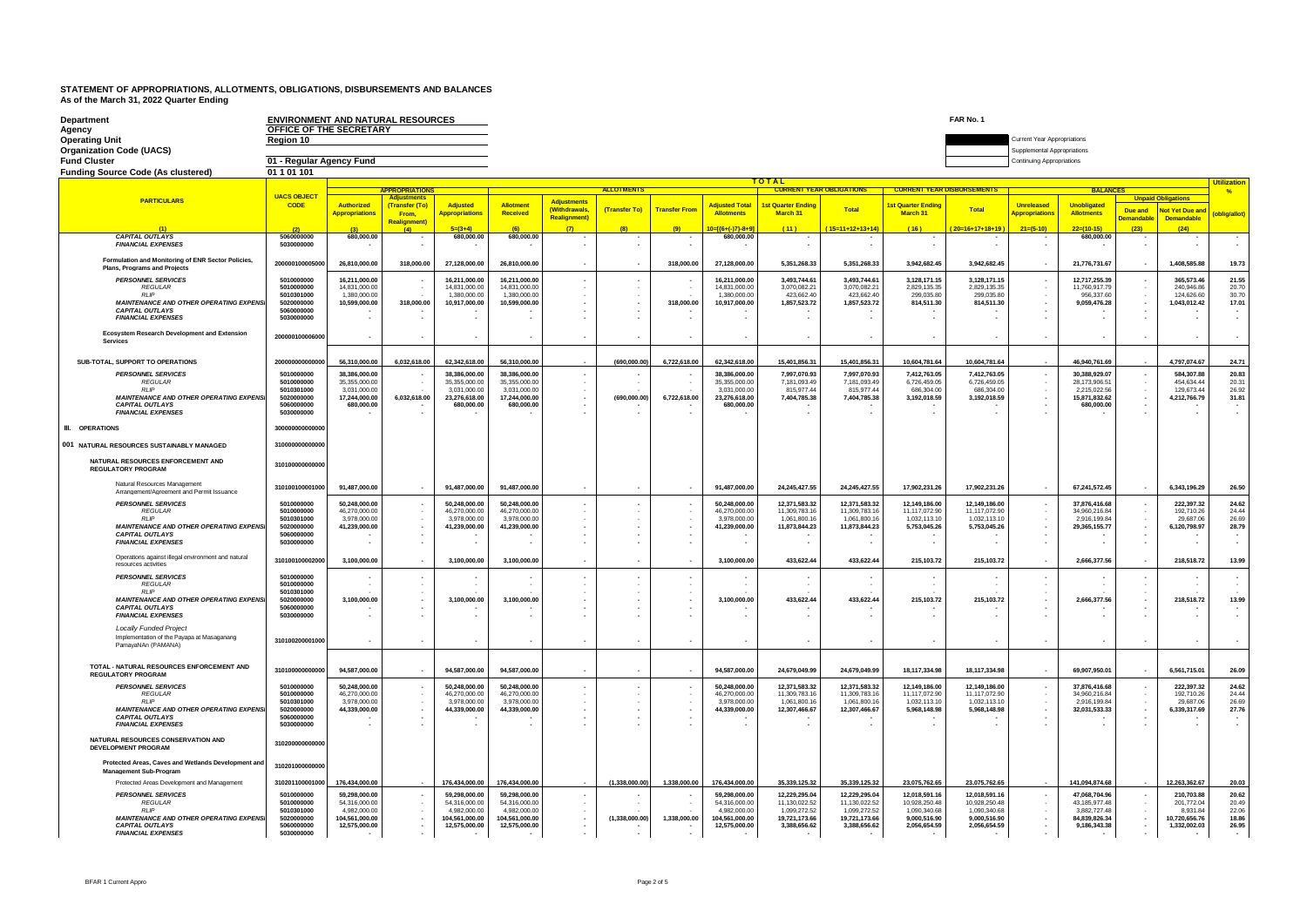| Department                                                                                                                      | <b>ENVIRONMENT AND NATURAL RESOURCES</b> |                                            |                                                 |                                          |                                     |                                           |                                                      |                          |                                            |                                       |                                 |                                       | FAR No. 1                      |                                                                 |                                         |                                                                             |                    |
|---------------------------------------------------------------------------------------------------------------------------------|------------------------------------------|--------------------------------------------|-------------------------------------------------|------------------------------------------|-------------------------------------|-------------------------------------------|------------------------------------------------------|--------------------------|--------------------------------------------|---------------------------------------|---------------------------------|---------------------------------------|--------------------------------|-----------------------------------------------------------------|-----------------------------------------|-----------------------------------------------------------------------------|--------------------|
| Agency<br><b>Operating Unit</b>                                                                                                 | OFFICE OF THE SECRETARY<br>Region 10     |                                            |                                                 |                                          |                                     |                                           |                                                      |                          |                                            |                                       |                                 |                                       |                                | Current Year Appropriations                                     |                                         |                                                                             |                    |
| <b>Organization Code (UACS)</b><br><b>Fund Cluster</b>                                                                          | 01 - Regular Agency Fund                 |                                            |                                                 |                                          |                                     |                                           |                                                      |                          |                                            |                                       |                                 |                                       |                                | Supplemental Appropriations<br><b>Continuing Appropriations</b> |                                         |                                                                             |                    |
| <b>Funding Source Code (As clustered)</b>                                                                                       | 01 1 01 101                              |                                            |                                                 |                                          |                                     |                                           |                                                      |                          |                                            |                                       |                                 |                                       |                                |                                                                 |                                         |                                                                             |                    |
|                                                                                                                                 |                                          |                                            |                                                 |                                          |                                     |                                           |                                                      |                          |                                            | TOTAL                                 |                                 |                                       |                                |                                                                 |                                         |                                                                             | <b>Utilization</b> |
| <b>PARTICULARS</b>                                                                                                              | <b>UACS OBJECT</b>                       |                                            | <b>APPROPRIATIONS</b><br><b>Adjustments</b>     |                                          |                                     | Adjustments                               | <b>ALLOTMENTS</b>                                    |                          |                                            |                                       | <b>CURRENT YEAR OBLIGATIONS</b> | <b>CURRENT YEAR DISBURSEMENTS</b>     |                                |                                                                 | <b>BALANCES</b>                         | <b>Unnaid Obligations</b>                                                   | $\frac{9}{6}$      |
|                                                                                                                                 | <b>CODE</b>                              | <b>Authorized</b><br><b>Appropriations</b> | (Transfer (To)<br>From,<br><b>Realignment</b> ) | <b>Adjusted</b><br><b>Appropriations</b> | <b>Allotment</b><br><b>Received</b> | <b>(Withdrawals</b><br><b>Realignment</b> | (Transfer To)                                        | <b>Transfer Fron</b>     | <b>Adjusted Total</b><br><b>Allotments</b> | <b>1st Quarter Ending</b><br>March 31 | Total                           | <b>Ist Quarter Ending</b><br>March 31 | Total                          | <b>Unreleased</b><br><b>Appropriations</b>                      | <b>Unobligated</b><br><b>Allotments</b> | <b>Not Yet Due and</b><br>Due and<br><b>Demandable</b><br><b>Demandable</b> | (oblig/allot)      |
|                                                                                                                                 |                                          | (3)                                        | (4)                                             | $5=(3+4)$                                | (6)                                 | (7)                                       | (8)                                                  | (9)                      | $10 = \frac{6 + (-17) - 8 + 9}{10}$        | (11)                                  | $(15=11+12+13+14)$              | (16)                                  | $20 - 16 + 17 + 18 + 19$       | $21=(5-10)$                                                     | $22=(10-15)$                            | (23)<br>(24)                                                                |                    |
| Wildlife Resources Conservation Sub-Program                                                                                     | 31020200000000                           |                                            |                                                 |                                          |                                     |                                           |                                                      |                          |                                            |                                       |                                 |                                       |                                |                                                                 |                                         |                                                                             |                    |
| Protection and Conservation Wildlife                                                                                            | 310202100001000                          | 4,955,000.00                               |                                                 | 4,955,000.00                             | 4,955,000.00                        |                                           | (20,000.00)                                          | 20,000.00                | 4,955,000.00                               | 1,363,228.84                          | 1,363,228.84                    | 557,720.35                            | 557,720.35                     |                                                                 | 3,591,771.16                            | 805,508.49                                                                  | 27.51              |
| <b>PERSONNEL SERVICES</b><br><b>REGULAR</b>                                                                                     | 5010000000<br>5010000000                 |                                            |                                                 |                                          |                                     |                                           |                                                      |                          |                                            |                                       |                                 |                                       |                                | ٠                                                               |                                         | ٠.                                                                          |                    |
| <b>RIP</b><br><b>MAINTENANCE AND OTHER OPERATING EXPENSE</b>                                                                    | 5010301000<br>5020000000                 | 4.955.000.00                               | $\sim$                                          | 4.955.000.00                             | 4.955.000.00                        |                                           | (20,000.00)                                          | 20,000,00                | 4.955.000.00                               | 1.363.228.84                          | 1.363.228.84                    | 557.720.35                            | 557.720.35                     | $\sim$                                                          | 3,591,771.16                            | $\overline{\phantom{a}}$<br>805,508.49<br>$\sim$                            | 27.51              |
| <b>CAPITAL OUTLAYS</b><br><b>FINANCIAL EXPENSES</b>                                                                             | 5060000000<br>5030000000                 |                                            | $\sim$                                          |                                          |                                     |                                           |                                                      |                          |                                            |                                       |                                 |                                       |                                |                                                                 |                                         | $\sim$<br>۰.                                                                |                    |
| Coastal and Marine Ecosystems Rehabilitation Sub-                                                                               | 310203000000000                          |                                            |                                                 |                                          |                                     |                                           |                                                      |                          |                                            |                                       |                                 |                                       |                                |                                                                 |                                         |                                                                             |                    |
| Program<br>Management of Coastal and Marine Resources/Areas                                                                     | 310203100001000                          | 7,822,000.00                               |                                                 | 7,822,000.00                             | 7,822,000.00                        |                                           |                                                      |                          | 7,822,000.00                               | 1,772,301.48                          | 1,772,301.48                    | 669,132.80                            | 669,132.80                     |                                                                 | 6,049,698.52                            | 1,103,168.68                                                                | 22.66              |
| <b>PERSONNEL SERVICES</b>                                                                                                       | 5010000000                               |                                            |                                                 |                                          |                                     |                                           | ٠                                                    |                          |                                            |                                       |                                 |                                       |                                | ٠                                                               |                                         |                                                                             |                    |
| <b>REGULAR</b><br><b>RIP</b>                                                                                                    | 5010000000<br>5010301000                 |                                            | <b>1999</b>                                     |                                          |                                     |                                           | $\cdot$<br>$\cdot$                                   |                          |                                            |                                       |                                 |                                       |                                | $\sim$                                                          |                                         | $\sim$                                                                      |                    |
| <b>MAINTENANCE AND OTHER OPERATING EXPENSI</b><br><b>CAPITAL OUTLAYS</b>                                                        | 5020000000<br>5060000000                 | 7,822,000.00                               | $\sim$<br>$\mathbf{r}$                          | 7.822.000.00                             | 7.822.000.00                        |                                           | $\overline{\phantom{a}}$<br>$\overline{\phantom{a}}$ | ٠.                       | 7.822.000.00                               | 1,772,301.48                          | 1,772,301.48                    | 669,132.80                            | 669,132.80                     | ٠<br>×                                                          | 6.049.698.52                            | 1.103.168.68<br>$\cdot$<br>$\sim$                                           | 22.66              |
| <b>FINANCIAL EXPENSES</b>                                                                                                       | 5030000000                               |                                            |                                                 |                                          |                                     |                                           |                                                      |                          |                                            |                                       |                                 |                                       |                                |                                                                 |                                         | ٠.                                                                          |                    |
| <b>Locally Funded Project</b><br>Development, Undating and Implementation of the<br>Operational Plan for the Manila Bay Coastal |                                          |                                            |                                                 |                                          |                                     |                                           |                                                      |                          |                                            |                                       |                                 |                                       |                                |                                                                 |                                         |                                                                             |                    |
| Management Strategy pursuant to SC Decision under<br>GR No. 171947-48                                                           | 310203200001000                          |                                            |                                                 |                                          |                                     |                                           | $\overline{\phantom{a}}$                             |                          |                                            |                                       |                                 |                                       |                                |                                                                 |                                         |                                                                             |                    |
| Pasig River Rehabilitation                                                                                                      | 310203200002000                          |                                            |                                                 |                                          |                                     |                                           |                                                      |                          |                                            |                                       |                                 |                                       |                                |                                                                 |                                         |                                                                             |                    |
| SUB-TOTAL - Coastal and Marine Ecosystems<br><b>Rehabilitation Sub-Program</b>                                                  | 310203000000000                          | 7,822,000.00                               |                                                 | 7,822,000.00                             | 7,822,000.00                        |                                           | $\overline{\phantom{a}}$                             |                          | 7,822,000.00                               | 1,772,301.48                          | 1,772,301.48                    | 669,132.80                            | 669,132.80                     |                                                                 | 6,049,698.52                            | 1,103,168.68                                                                | 22.66              |
| <b>PERSONNEL SERVICES</b><br>REGULAR                                                                                            | 5010000000<br>5010000000                 |                                            |                                                 |                                          |                                     |                                           | ×                                                    |                          |                                            |                                       |                                 |                                       |                                |                                                                 |                                         |                                                                             |                    |
| RI IP                                                                                                                           | 5010301000                               |                                            |                                                 |                                          |                                     |                                           |                                                      |                          |                                            |                                       |                                 |                                       |                                |                                                                 |                                         |                                                                             |                    |
| <b>MAINTENANCE AND OTHER OPERATING EXPENSI</b><br><b>CAPITAL OUTLAYS</b><br><b>FINANCIAL EXPENSES</b>                           | 5020000000<br>5060000000<br>5030000000   | 7,822,000.00                               | ٠.                                              | 7,822,000.00                             | 7,822,000.00                        |                                           | $\cdot$                                              |                          | 7,822,000.00                               | 1,772,301.48                          | 1,772,301.48                    | 669,132.80                            | 669,132.80                     | ٠                                                               | 6,049,698.52                            | 1,103,168.68<br>$\overline{\phantom{a}}$<br>٠.<br>$\sim$                    | 22.66              |
| <b>Land Management Sub-Program</b>                                                                                              | 310204000000000                          |                                            |                                                 |                                          |                                     |                                           |                                                      |                          |                                            |                                       |                                 |                                       |                                |                                                                 |                                         |                                                                             |                    |
| Land Survey, Disposition and Records Management                                                                                 | 310204100001000                          | 95,506,000.00                              | 9,240,969.00                                    | 104,746,969.00                           | 95,506,000.00                       |                                           | (2,538,634.00)                                       | 11,779,603.00            | 104,746,969.00                             | 23,609,186.42                         | 23,609,186.42                   | 20,904,465.08                         | 20,904,465.08                  |                                                                 | 81,137,782.58                           | 2,704,721.34                                                                | 22.54              |
| <b>PERSONNEL SERVICES</b><br><b>REGULAR</b>                                                                                     | 5010000000<br>5010000000                 | 82,596,000.00<br>75,745,000.00             |                                                 | 82,596,000.00<br>75,745,000.00           | 82,596,000.00<br>75,745,000.00      |                                           |                                                      |                          | 82,596,000.00<br>75,745,000.00             | 19,755,114.82<br>18,226,527.08        | 19,755,114.82<br>18,226,527.08  | 19,181,007.04<br>17,681,821.58        | 19,181,007.04<br>17,681,821.58 | $\cdot$                                                         | 62,840,885.18<br>57,518,472.92          | 574,107.78<br>544,705.50<br>$\overline{\phantom{a}}$                        | 23.92<br>24.06     |
| <b>RLIP</b><br><b>MAINTENANCE AND OTHER OPERATING EXPENSE</b>                                                                   | 5010301000<br>5020000000                 | 6,851,000.00<br>12,910,000,00              | 9.240.969.00                                    | 6,851,000.00<br>22,150,969.00            | 6,851,000.00<br>12.910.000.00       |                                           | (2,538,634.00)                                       | 11,779,603.00            | 6,851,000.00<br>22,150,969.00              | 1,528,587.74<br>3,854,071.60          | 1,528,587.74<br>3,854,071.60    | 1.499.185.46<br>1,723,458.04          | 1,499,185.46<br>1.723.458.04   | $\overline{\phantom{a}}$                                        | 5.322.412.26<br>18,296,897.40           | 29,402.28<br>٠<br>2,130,613.56<br>$\sim$                                    | 22.31<br>17.40     |
| <b>CAPITAL OUTLAYS</b><br><b>FINANCIAL EXPENSES</b>                                                                             | 5060000000<br>5030000000                 |                                            |                                                 |                                          |                                     |                                           |                                                      |                          |                                            |                                       |                                 |                                       |                                | ٠                                                               |                                         | ÷<br>۰.                                                                     |                    |
| For the Requirements of the Comprehensive Agrarian<br>Reform Progran                                                            | 310204100002000                          | 5,851,000.00                               | 16,907,000.00                                   | 22,758,000.00                            | 5,851,000.00                        |                                           | (13,324,220.00)                                      | 30,231,220.00            | 22,758,000.00                              | 1,940,995.48                          | 1,940,995.48                    | 1,310,670.34                          | 1,310,670.34                   |                                                                 | 20,817,004.52                           | 630,325.14                                                                  | 8.53               |
| <b>PERSONNEL SERVICES</b>                                                                                                       | 5010000000                               | 5,851,000.00                               |                                                 | 5.851.000.00                             | 5.851.000.00                        |                                           | (582,220,00)                                         | 582.220.00               | 5.851.000.00                               | 1.159.891.48                          | 1.159.891.48                    | 1.059.058.22                          | 1.059.058.22                   |                                                                 | 4,691,108,52                            | 100.833.26                                                                  | 19.82              |
| <b>REGULAR</b><br><b>RIP</b>                                                                                                    | 5010000000<br>5010301000                 | 5,851,000.00                               |                                                 | 5.851.000.00                             | 5.851.000.00                        |                                           | (582, 220.00)                                        | 582,220.00               | 5,851,000.00                               | 1,159,891.48                          | 1,159,891.48                    | 1,059,058.22                          | 1,059,058.22                   |                                                                 | 4,691,108.52                            | 100,833.26                                                                  | 19.82              |
| <b>MAINTENANCE AND OTHER OPERATING EXPENSI</b><br><b>CAPITAL OUTLAYS</b>                                                        | 5020000000<br>5060000000                 | $\overline{\phantom{a}}$                   | 16,907,000.00                                   | 16,907,000.00                            |                                     |                                           | (12,742,000.00)                                      | 29,649,000.00            | 16,907,000.00                              | 781,104.00                            | 781,104.00                      | 251,612.12                            | 251,612.12                     |                                                                 | 16,125,896.00                           | 529,491.88<br>$\overline{\phantom{a}}$<br>٠.                                | 4.62               |
| <b>FINANCIAL EXPENSES</b>                                                                                                       | 5030000000                               |                                            |                                                 |                                          |                                     |                                           |                                                      |                          |                                            |                                       |                                 |                                       |                                | ٠                                                               |                                         | $\overline{\phantom{a}}$                                                    |                    |
| Program Beneficiaries Development                                                                                               | 31020410000200                           |                                            | 15,283,000.00                                   | 15,283,000.00                            |                                     |                                           | (12,742,000.00)                                      | 28,025,000.00            | 15,283,000.00                              | 781,104.00                            | 781,104.00                      | 251,612.12                            | 251,612.12                     |                                                                 | 14,501,896.00                           | 529,491.88                                                                  | 5.11               |
| <b>PERSONNEL SERVICES</b><br><b>REGULAR</b>                                                                                     | 5010000000<br>5010000000                 |                                            |                                                 |                                          |                                     |                                           |                                                      |                          |                                            |                                       |                                 |                                       |                                | ٠                                                               |                                         | ٠.                                                                          |                    |
| $RI$ IP<br><b>MAINTENANCE AND OTHER OPERATING EXPENSI</b>                                                                       | 5010301000<br>5020000000                 |                                            | 15.283.000.00                                   | 15,283,000,00                            |                                     |                                           | (12.742.000.00)                                      | 28.025.000.00            | 15.283.000.00                              | 781.104.00                            | 781.104.00                      | 251.612.12                            | 251.612.12                     | $\overline{\phantom{a}}$<br>٠                                   | 14.501.896.00                           | $\overline{\phantom{a}}$<br>529.491.88<br>$\overline{\phantom{a}}$          | 5.11               |
| Land Surveys and Disposition                                                                                                    | 310204100002000                          | 5.851.000.00                               | 1.624.000.00                                    | 7.475.000.00                             | 5.851.000.00                        |                                           | (582, 220.00)                                        | 2.206.220.00             | 7.475.000.00                               | 1,159,891.48                          | 1,159,891.48                    | 1.059.058.22                          | 1.059.058.22                   |                                                                 | 6,315,108.52                            | 100,833.26                                                                  | 15.52              |
| <b>MAINTENANCE AND OTHER OPERATING EXPENSI</b>                                                                                  | 5020000000                               | ÷,                                         | 1,624,000.00                                    | 1,624,000.00                             |                                     |                                           |                                                      | 1,624,000.00             | 1,624,000.00                               |                                       |                                 | $\sim$                                |                                | $\cdot$                                                         | 1,624,000.00                            | $\cdot$<br>$\sim$                                                           | $\sim$             |
| SUB TOTAL - Land Management Sub-Program                                                                                         | 310204000000000                          | 101,357,000.00                             | 26,147,969.00                                   | 127,504,969.00                           | 101,357,000.00                      |                                           | (15,862,854.00)                                      | 42,010,823.00            | 127,504,969.00                             | 25,550,181.90                         | 25,550,181.90                   | 22,215,135.42                         | 22,215,135.42                  |                                                                 | 101,954,787.10                          | 3,335,046.48                                                                | 20.04              |
| <b>PERSONNEL SERVICES</b><br><b>RFGULAR</b>                                                                                     | 5010000000<br>5010000000                 | 88,447,000.00<br>81,596,000.00             |                                                 | 88.447.000.00<br>81,596,000.00           | 88,447,000.00<br>81,596,000.00      |                                           | (582.220.00)<br>(582,220,00)                         | 582.220.00<br>582.220.00 | 88.447.000.00<br>81,596,000.00             | 20.915.006.30<br>19.386.418.56        | 20.915.006.30<br>19.386.418.56  | 20.240.065.26<br>18.740.879.80        | 20.240.065.26<br>18.740.879.80 |                                                                 | 67.531.993.70<br>62.209.581.44          | 674.941.04<br>645,538.76                                                    | 23.65<br>23.76     |
| RI IP                                                                                                                           | 5010301000                               | 6.851.000.00                               |                                                 | 6.851.000.00                             | 6.851.000.00                        |                                           |                                                      |                          | 6.851.000.00                               | 1.528.587.74                          | 1.528.587.74                    | 1.499.185.46                          | 1.499.185.46                   |                                                                 | 5,322,412.26                            | 29,402.28                                                                   | 22.31              |
| <b>MAINTENANCE AND OTHER OPERATING EXPENSI</b><br><b>CAPITAL OUTLAYS</b>                                                        | 5020000000<br>5060000000<br>5030000000   | 12,910,000.00                              | 26,147,969.00                                   | 39,057,969.00                            | 12,910,000.00                       |                                           | (15, 280, 634.00)                                    | 41,428,603.00            | 39,057,969.00                              | 4,635,175.60                          | 4,635,175.60                    | 1,975,070.16                          | 1,975,070.16                   |                                                                 | 34,422,793.40                           | 2,660,105.44                                                                | 11.87              |
| <b>FINANCIAL EXPENSES</b>                                                                                                       |                                          |                                            |                                                 |                                          |                                     |                                           |                                                      |                          |                                            |                                       |                                 |                                       |                                |                                                                 |                                         |                                                                             |                    |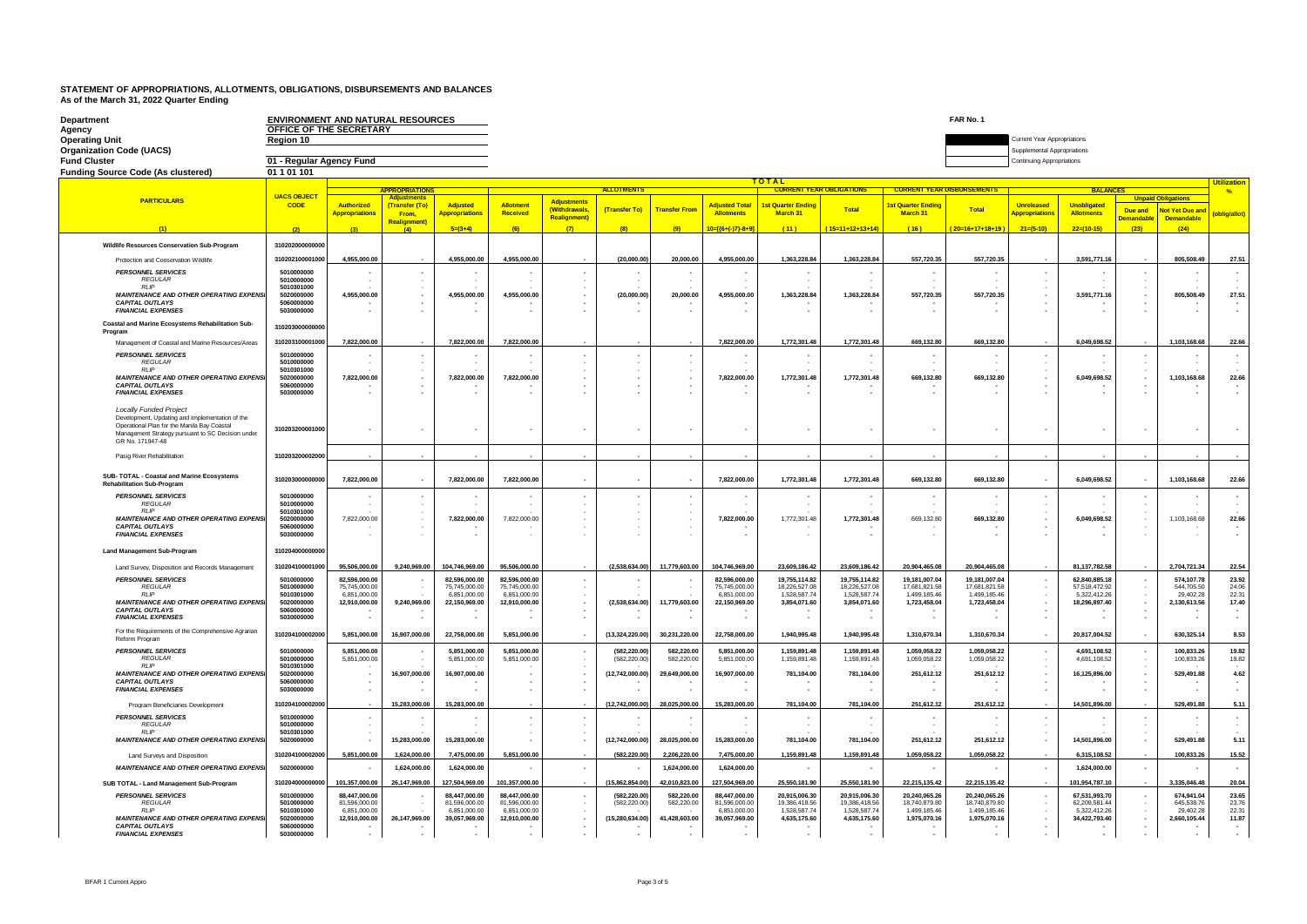| Department<br>Agency<br><b>Operating Unit</b><br><b>Organization Code (UACS)</b>                     | <b>ENVIRONMENT AND NATURAL RESOURCES</b><br>OFFICE OF THE SECRETARY<br>Region 10 |                                  |                               |                                  |                                  |                    |                                     |                               |                                            |                                       |                                 |                                | FAR No. 1<br><b>Current Year Appropriations</b><br>Supplemental Appropriations |                                  |                                  |                          |                                |                |  |  |
|------------------------------------------------------------------------------------------------------|----------------------------------------------------------------------------------|----------------------------------|-------------------------------|----------------------------------|----------------------------------|--------------------|-------------------------------------|-------------------------------|--------------------------------------------|---------------------------------------|---------------------------------|--------------------------------|--------------------------------------------------------------------------------|----------------------------------|----------------------------------|--------------------------|--------------------------------|----------------|--|--|
| <b>Fund Cluster</b>                                                                                  | 01 - Regular Agency Fund                                                         |                                  |                               |                                  |                                  |                    |                                     |                               |                                            |                                       |                                 |                                |                                                                                | <b>Continuing Appropriations</b> |                                  |                          |                                |                |  |  |
| <b>Funding Source Code (As clustered)</b>                                                            | 01 1 01 101                                                                      |                                  |                               |                                  |                                  |                    |                                     |                               |                                            |                                       |                                 |                                |                                                                                |                                  |                                  |                          |                                |                |  |  |
|                                                                                                      |                                                                                  |                                  | <b>PPROPRIATION</b>           |                                  |                                  |                    | <b>ALLOTMENT</b>                    |                               | TOTAL                                      | <b>CURRENT YEAR DISBURSEMENTS</b>     |                                 | <b>Utilization</b>             |                                                                                |                                  |                                  |                          |                                |                |  |  |
| <b>PARTICULARS</b>                                                                                   | <b>UACS OBJECT</b>                                                               |                                  | Adiustment                    |                                  |                                  | <b>Adjustments</b> |                                     |                               |                                            |                                       | <b>CURRENT YEAR OBLIGATIONS</b> |                                |                                                                                |                                  | <b>BALANCES</b>                  |                          | <b>Unpaid Obligations</b>      | 0/2            |  |  |
|                                                                                                      | <b>CODE</b>                                                                      | <b>Authorized</b>                | <b>(Transfer (To)</b><br>From | <b>Adjusted</b>                  | Allotmen<br><b>Received</b>      | <b>Withdrawals</b> | (Transfer To)                       | <b>Transfer From</b>          | <b>Adjusted Total</b><br><b>Allotments</b> | <b>1st Quarter Ending</b><br>March 31 | Total                           | 1st Quarter Ending<br>March 31 | <b>Total</b>                                                                   | <b>Unreleased</b>                | Unobligated<br><b>Allotments</b> | <b>Due and</b>           | <b>Not Yet Due and</b>         |                |  |  |
|                                                                                                      |                                                                                  | <b>Appropriations</b>            | <b>Realignment</b> )          | <b>Appropriations</b>            |                                  | <b>Realignment</b> |                                     |                               |                                            |                                       |                                 |                                |                                                                                | <b>Appropriations</b>            |                                  | <b>Demandable</b>        | <b>Demandable</b>              | oblig/allot)   |  |  |
|                                                                                                      | (2)                                                                              | (3)                              | (4)                           | $5=(3+4)$                        | (6)                              | (7)                | (8)                                 | (9)                           | $10=[(6+(-)7)-8+9]$                        | (11)                                  | $15=11+12+13+14$                | (16)                           | $20=16+17+18+19$                                                               | $21=(5-10)$                      | $22=(10-15)$                     | (23)                     | (24)                           |                |  |  |
| <b>Forest and Watershed Management Sub-Program</b>                                                   | 310205000000000                                                                  |                                  |                               |                                  |                                  |                    |                                     |                               |                                            |                                       |                                 |                                |                                                                                |                                  |                                  |                          |                                |                |  |  |
| Forest Development, Rehabilitation and Maintenance<br>and Protection                                 | 310205100001000                                                                  | 264,901,000.00                   |                               | 264.901.000.00                   | 264,901,000.00                   |                    | (200,000.00)                        | 200,000.00                    | 264,901,000.00                             | 87.631.921.66                         | 87.631.921.66                   | 31.033.338.01                  | 31.033.338.01                                                                  |                                  | 177.269.078.34                   |                          | 56,598,583.65                  | 33.08          |  |  |
| <b>PERSONNEL SERVICES</b>                                                                            | 5010000000                                                                       | 100.651.000.00                   |                               | 100,651,000.00                   | 100,651,000.00                   |                    |                                     |                               | 100,651,000.00                             | 21,278,192.88                         | 21.278.192.88                   | 20,661,990.02                  | 20.661.990.02                                                                  |                                  | 79,372,807.12                    |                          | 616.202.8                      | 21.14          |  |  |
| <b>REGULAR</b><br><b>RLIP</b>                                                                        | 5010000000<br>5010301000                                                         | 92.270.000.00<br>8,381,000.00    | $\cdot$                       | 92.270.000.00<br>8,381,000.00    | 92.270.000.00<br>8,381,000.00    |                    |                                     |                               | 92,270,000.00<br>8,381,000.00              | 19.298.228.05<br>1,979,964.83         | 19,298,228.05<br>1,979,964.83   | 18.753.195.90<br>1,908,794.12  | 18.753.195.90<br>1,908,794.12                                                  | $\sim$                           | 72.971.771.95<br>6,401,035.17    | ٠                        | 545.032.15<br>71.170.7         | 20.91<br>23.62 |  |  |
| <b>MAINTENANCE AND OTHER OPERATING EXPENSI</b>                                                       | 5020000000                                                                       | 36.194.000.00                    | $\sim$                        | 36.194.000.00                    | 36.194.000.00                    |                    | (200.000.00)                        | 200.000.00                    | 36.194.000.00                              | 12.820.662.58                         | 12.820.662.58                   | 4.635.910.35                   | 4.635.910.35                                                                   |                                  | 23.373.337.42                    | ٠                        | 8.184.752.23                   | 35.42          |  |  |
| <b>CAPITAL OUTLAYS</b><br><b>FINANCIAL EXPENSES</b>                                                  | 5060000000<br>5030000000                                                         | 128.056.000.00                   | $\sim$                        | 128.056.000.00                   | 128.056.000.00                   |                    |                                     |                               | 128,056,000.00                             | 53,533,066.20                         | 53.533.066.20                   | 5,735,437.64                   | 5.735.437.64                                                                   | $\overline{\phantom{a}}$         | 74.522.933.80                    | ٠                        | 47.797.628.56                  | 41.80          |  |  |
| Soil Conservation and Watershed Management                                                           |                                                                                  |                                  |                               |                                  |                                  |                    |                                     |                               |                                            |                                       |                                 |                                |                                                                                |                                  |                                  |                          |                                |                |  |  |
| including River Basin and Management and                                                             | 310205100002000                                                                  | 11,317,000.00                    |                               | 11,317,000.00                    | 11.317.000.00                    |                    | (7,838,000.00)                      | 7.838.000.00                  | 11.317.000.00                              | 8,276,193.08                          | 8,276,193.08                    | 514,369.98                     | 514.369.98                                                                     |                                  | 3.040.806.92                     | $\blacksquare$           | 7.761.823.10                   | 73.13          |  |  |
| <b>MAINTENANCE AND OTHER OPERATING EXPENS</b>                                                        | 5020000000                                                                       | 3,992,000.00                     |                               | 3,992,000.00                     | 3,992,000.00                     |                    | (513,000.00)                        | 513,000.00                    | 3,992,000.00                               | 975,521.87                            | 975,521.87                      | 514,369.98                     | 514,369.98                                                                     |                                  | 3,016,478.13                     | ٠                        | 461,151.89                     | 24.44          |  |  |
| <b>Foreign Assisted Projects</b>                                                                     |                                                                                  |                                  |                               |                                  |                                  |                    |                                     |                               |                                            |                                       |                                 |                                |                                                                                |                                  |                                  |                          |                                |                |  |  |
| SUB TOTAL - Forest and Watershed Management Sub-<br>Program                                          | 310205000000000                                                                  | 276.218.000.00                   |                               | 276.218.000.00                   | 276.218.000.00                   |                    | (8.038.000.00)                      | 8.038.000.00                  | 276.218.000.00                             | 95.908.114.74                         | 95,908,114.74                   | 31,547,707.99                  | 31,547,707.99                                                                  |                                  | 180.309.885.26                   |                          | 64.360.406.75                  | 34.72          |  |  |
| <b>PERSONNEL SERVICES</b>                                                                            | 5010000000                                                                       | 100.651.000.00                   |                               | 100.651.000.00                   | 100.651.000.00                   |                    |                                     |                               | 100.651.000.00                             | 21.278.192.88                         | 21.278.192.88                   | 20.661.990.02                  | 20.661.990.02                                                                  |                                  | 79.372.807.12                    |                          | 616.202.86                     | 21.14          |  |  |
| <b>REGULAR</b><br><b>RIP</b>                                                                         | 5010000000<br>5010301000                                                         | 92.270.000.00<br>8.381.000.00    |                               | 92.270,000.00<br>8.381.000.00    | 92.270,000.00<br>8.381.000.00    |                    |                                     |                               | 92.270,000.00<br>8.381.000.00              | 19 298 228 05<br>1.979.964.83         | 19.298.228.05<br>1 979 964 83   | 18 753 195 90<br>1.908.794.12  | 18.753.195.90<br>1.908.794.12                                                  |                                  | 72.971.771.95<br>6.401.035.17    |                          | 545.032.15<br>71.170.7         | 20.91<br>23.62 |  |  |
| <b>MAINTENANCE AND OTHER OPERATING EXPENSI</b>                                                       | 5020000000                                                                       | 40.186.000.00                    |                               | 40.186.000.00                    | 40,186,000.00                    |                    | (713,000,00)                        | 713,000.00                    | 40.186.000.00                              | 13,796,184.45                         | 13.796.184.45                   | 5,150,280.33                   | 5.150.280.33                                                                   |                                  | 26,389,815.55                    |                          | 8.645.904.12                   | 34.33          |  |  |
| <b>CAPITAL OUTLAYS</b><br><b>FINANCIAL EXPENSES</b>                                                  | 5060000000<br>5030000000                                                         | 135,381,000.00                   |                               | 135,381,000.00                   | 135,381,000.00                   |                    | (7,325,000.00)                      | 7,325,000.00                  | 135,381,000.00                             | 60,833,737.41                         | 60,833,737.41                   | 5,735,437.64                   | 5,735,437.64                                                                   |                                  | 74,547,262.59                    |                          | 55,098,299.77                  | 44.94          |  |  |
| <b>TOTAL - NATURAL RESOURCES CONSERVATION AND</b><br><b>DEVELOPMENT PROGRAM</b>                      | 31020000000000                                                                   | 566,786,000.00                   | 26,147,969.00                 | 592,933,969.00                   | 566,786,000.00                   |                    | (25, 258, 854.00)                   | 51,406,823.00                 | 592,933,969.00                             | 159,932,952.28                        | 159,932,952.28                  | 78,065,459.21                  | 78,065,459.21                                                                  |                                  | 433,001,016.72                   |                          | 81,867,493.07                  | 26.97          |  |  |
| <b>PERSONNEL SERVICES</b><br><b>REGULAR</b>                                                          | 5010000000<br>5010000000                                                         | 248.396.000.00<br>228.182.000.00 |                               | 248.396.000.00<br>228.182.000.00 | 248.396.000.00<br>228.182.000.00 |                    | (582.220.00)                        | 582,220.00                    | 248.396.000.00<br>228.182.000.00           | 54.422.494.22<br>49.814.669.13        | 54.422.494.22<br>49.814.669.13  | 52.920.646.44                  | 52,920,646.44<br>48.422.326.18                                                 |                                  | 193.973.505.78                   |                          | 1.501.847.78<br>1.392.342.95   | 21.91<br>21.83 |  |  |
| RI IP                                                                                                | 5010301000                                                                       | 20,214,000.00                    |                               | 20,214,000.00                    | 20,214,000.00                    |                    | (582, 220.00)                       | 582,220.00                    | 20,214,000.00                              | 4.607.825.09                          | 4,607,825.09                    | 48,422,326.18<br>4,498,320.26  | 4,498,320.26                                                                   |                                  | 178,367,330.87<br>15,606,174.91  |                          | 109,504.83                     | 22.80          |  |  |
| <b>MAINTENANCE AND OTHER OPERATING EXPENS</b><br><b>CAPITAL OUTLAYS</b><br><b>FINANCIAL EXPENSES</b> | 5020000000<br>5060000000<br>5030000000                                           | 170.434.000.00<br>147,956,000.00 | 26,147,969.00                 | 196,581,969.00<br>147.956.000.00 | 170.434.000.00<br>147,956,000.00 |                    | (17, 351, 634.00)<br>(7,325,000.00) | 43.499.603.00<br>7,325,000.00 | 196.581.969.00<br>147.956.000.00           | 41.288.064.03<br>64,222,394.03        | 41,288,064.03<br>64,222,394.03  | 17,352,720.54<br>7,792,092.23  | 17.352.720.54<br>7.792.092.23                                                  |                                  | 155,293,904.97<br>83,733,605.97  |                          | 23.935.343.49<br>56,430,301.80 | 21.00<br>43.41 |  |  |
| TOTAL - NATURAL RESOURCES SUSTAINABLY MANAGED                                                        | 31000000000000                                                                   | 661,373,000.00                   | 26,147,969.00                 | 687,520,969.00                   | 661,373,000.00                   |                    | (25, 258, 854.00)                   | 51,406,823.00                 | 687,520,969.00                             | 184,612,002.27                        | 184,612,002.27                  | 96,182,794.19                  | 96.182.794.19                                                                  |                                  | 502.908.966.73                   |                          | 88.429.208.08                  | 26.85          |  |  |
| <b>PERSONNEL SERVICES</b>                                                                            | 5010000000                                                                       | 298.644.000.00                   |                               | 298.644.000.00                   | 298.644.000.00                   |                    | (582.220.00)                        | 582.220.00                    | 298.644.000.00                             | 66.794.077.54                         | 66.794.077.54                   | 65.069.832.44                  | 65.069.832.44                                                                  |                                  | 231.849.922.46                   |                          | 1.724.245.10                   | 22.37          |  |  |
| <b>REGULAR</b><br><b>RLIP</b>                                                                        | 5010000000<br>5010301000                                                         | 274,452,000.00<br>24.192.000.00  |                               | 274,452,000.00<br>24.192.000.00  | 274,452,000.00<br>24,192,000.00  |                    | (582,220,00)                        | 582,220.00                    | 274,452,000.00<br>24.192.000.00            | 61,124,452.29<br>5.669.625.25         | 61,124,452.29<br>5.669.625.25   | 59,539,399.08<br>5.530.433.36  | 59,539,399.08<br>5.530.433.36                                                  |                                  | 213,327,547.71<br>18,522,374.75  |                          | 1,585,053.21<br>139,191.89     | 22.27<br>23.44 |  |  |
| <b>MAINTENANCE AND OTHER OPERATING EXPENSI</b>                                                       | 5020000000                                                                       | 214.773.000.00                   | 26.147.969.00                 | 240.920.969.00                   | 214.773.000.00                   |                    | (17.351.634.00)                     | 43.499.603.00                 | 240.920.969.00                             | 53,595,530.70                         | 53.595.530.70                   | 23.320.869.52                  | 23.320.869.52                                                                  |                                  | 187.325.438.30                   |                          | 30.274.661.18                  | 22.25          |  |  |
| <b>CAPITAL OUTLAYS</b><br><b>FINANCIAL EXPENSES</b>                                                  | 5060000000<br>5030000000                                                         | 147,956,000.00                   |                               | 147,956,000.00                   | 147,956,000.00                   |                    | (7,325,000.00)                      | 7,325,000.00                  | 147,956,000.00                             | 64,222,394.03                         | 64,222,394.03                   | 7,792,092.23                   | 7,792,092.23                                                                   |                                  | 83,733,605.97                    |                          | 56,430,301.80                  | 43.41          |  |  |
| ADAPTIVE CAPACITIES OF HUMAN COMMUNITIES AND<br>003<br><b>NATURAL SYSTEMS IMPROVED</b>               | 320000000000000                                                                  |                                  |                               |                                  |                                  |                    |                                     |                               |                                            |                                       |                                 |                                |                                                                                |                                  |                                  |                          |                                |                |  |  |
| <b>ENVIRONMENTAL AND NATURAL RESOURCES</b><br><b>RESILIENCY PROGRAM</b>                              | 32030000000000                                                                   |                                  |                               |                                  |                                  |                    |                                     |                               |                                            |                                       |                                 |                                |                                                                                |                                  |                                  |                          |                                |                |  |  |
| Natural Resources Assessment                                                                         | 320300100001000                                                                  | 4.030.000.00                     |                               | 4.030.000.00                     | 4.030.000.00                     |                    |                                     |                               | 4.030.000.00                               | 704.481.45                            | 704.481.45                      | 268.004.76                     | 268.004.76                                                                     |                                  | 3,325,518.55                     |                          | 436.476.69                     | 17.48          |  |  |
| <b>MAINTENANCE AND OTHER OPERATING EXPENSI</b>                                                       | 5020000000                                                                       | 4.030.000.00                     |                               | 4.030.000.00                     | 4.030.000.00                     | $\sim$             |                                     |                               | 4.030.000.00                               | 704.481.45                            | 704.481.45                      | 268.004.76                     | 268.004.76                                                                     | $\mathbf{r}$                     | 3.325.518.55                     | $\overline{\phantom{a}}$ | 436,476.69                     | 17.48          |  |  |
| <b>SUB-TOTAL, OPERATIONS</b>                                                                         | 300000000000000                                                                  | 665,403,000.00                   | 26,147,969.00                 | 691,550,969.00                   | 665,403,000.00                   |                    | (25, 258, 854.00)                   | 51,406,823,00                 | 691,550,969.00                             | 185,316,483.72                        | 185,316,483.72                  | 96,450,798.95                  | 96,450,798.95                                                                  |                                  | 506,234,485.28                   |                          | 88,865,684.77                  | 26.80          |  |  |
| <b>PERSONNEL SERVICES</b><br><b>REGULAR</b>                                                          | 5010000000<br>5010000000                                                         | 298,644,000.00<br>274 452 000.00 |                               | 298.644.000.00<br>274,452,000.00 | 298,644,000.00<br>274 452 000 00 |                    | (582, 220.00)<br>(582,220,00        | 582,220.00<br>582,220.00      | 298,644,000.00<br>274,452,000.00           | 66,794,077.54<br>61.124.452.29        | 66,794,077.54<br>61.124.452.29  | 65,069,832.44<br>59.539.399.08 | 65,069,832.44<br>59 539 399 08                                                 |                                  | 231,849,922.46<br>213 327 547 71 |                          | 1.724.245.10<br>1.585.053.2    | 22.37<br>22.27 |  |  |
| <b>RLIP</b>                                                                                          | 5010301000                                                                       | 24.192.000.00                    |                               | 24.192.000.00                    | 24.192.000.00                    |                    |                                     |                               | 24.192.000.00                              | 5.669.625.25                          | 5.669.625.25                    | 5.530.433.36                   | 5.530.433.36                                                                   |                                  | 18.522.374.75                    |                          | 139.191.89                     | 23.44          |  |  |
| <b>MAINTENANCE AND OTHER OPERATING EXPENSI</b><br><b>CAPITAL OUTLAYS</b>                             | 5020000000<br>5060000000                                                         | 218.803.000.00<br>147,956,000.00 | 26.147.969.00                 | 244.950.969.00<br>147,956,000.00 | 218.803.000.00<br>147,956,000.00 |                    | (17.351.634.00)<br>(7,325,000.00)   | 43.499.603.00<br>7,325,000.00 | 244,950,969.00<br>147,956,000.00           | 54.300.012.15<br>64,222,394.03        | 54.300.012.15<br>64,222,394.03  | 23.588.874.28<br>7,792,092.23  | 23,588,874.28<br>7,792,092.23                                                  |                                  | 190.650.956.85<br>83,733,605.97  |                          | 30.711.137.87<br>56,430,301.80 | 22.17<br>43.41 |  |  |
| <b>FINANCIAL EXPENSES</b>                                                                            | 5030000000                                                                       |                                  |                               |                                  |                                  |                    |                                     |                               |                                            |                                       |                                 |                                |                                                                                |                                  |                                  |                          |                                |                |  |  |
| A. AGENCY SPECIFIC BUDGET/AUTOMATIC<br><b>APPROPRIATIONS (RLIP)</b>                                  | 101 101 / 104 102                                                                | 907,329,000.00                   | 34.617.211.00                 | 941,946,211.00                   | 907.329.000.00                   | 0.00               | (25,948,854.00)                     | 60.566.065.00                 | 941,946,211.00                             | 257,345,945.52                        | 257,345,945.52                  | 143.719.273.17                 | 143.719.273.17                                                                 |                                  | 684,600,265.48                   | $\cdot$                  | 113,626,672.35                 | 27.32          |  |  |
| <b>PERSONNEL SERVICES</b><br><b>REGULAR</b>                                                          | 5010000000<br>5010000000                                                         | 443,924,000.00<br>408.622.000.00 |                               | 443,924,000.00<br>408.622.000.00 | 443,924,000.00<br>408.622.000.00 |                    | (582, 220.00)<br>(582.220.00)       | 582,220.00<br>582,220.00      | 443,924,000.00<br>408.622.000.00           | 101,696,803.04<br>93.262.156.20       | 101,696,803.04<br>93.262.156.20 | 98,525,648.47<br>90.470.659.00 | 98,525,648.47<br>90.470.659.00                                                 |                                  | 342,227,196.96<br>315 359 843 80 |                          | 3,171,154.57<br>2.791.497.20   | 22.91<br>22.82 |  |  |
| RI IP                                                                                                | 5010301000                                                                       | 35.302.000.00                    |                               | 35.302.000.00                    | 35.302.000.00                    |                    |                                     |                               | 35.302.000.00                              | 8 434 646 84                          | 8.434.646.84                    | 8.054.989.47                   | 8.054.989.47                                                                   |                                  | 26,867,353.16                    |                          | 379.657.37                     | 23.89          |  |  |
| <b>MAINTENANCE AND OTHER OPERATING EXPENS</b><br><b>CAPITAL OUTLAYS</b><br><b>FINANCIAL EXPENSES</b> | 5020000000<br>5060000000<br>5030000000                                           | 281.869.000.00<br>181,536,000.00 | 34,617,211.00                 | 316.486.211.00<br>181,536,000.00 | 281.869.000.00<br>181,536,000.00 | 0.00               | (18.041.634.00)<br>(7,325,000.00)   | 52.658.845.00<br>7,325,000.00 | 316.486.211.00<br>181.536.000.00           | 73.747.691.60<br>81,901,450.88        | 73.747.691.60<br>81,901,450.88  | 33.994.043.59<br>11,199,581.11 | 33.994.043.59<br>11,199,581.11                                                 |                                  | 242.738.519.40<br>99,634,549.12  |                          | 39.753.648.0<br>70,701,869.77  | 23.30<br>45.12 |  |  |
| B. SPECIAL PURPOSE FUNDS / AUTOMATIC APPROPRIATIONS                                                  |                                                                                  |                                  |                               |                                  |                                  |                    |                                     |                               |                                            |                                       |                                 |                                |                                                                                |                                  |                                  |                          |                                |                |  |  |